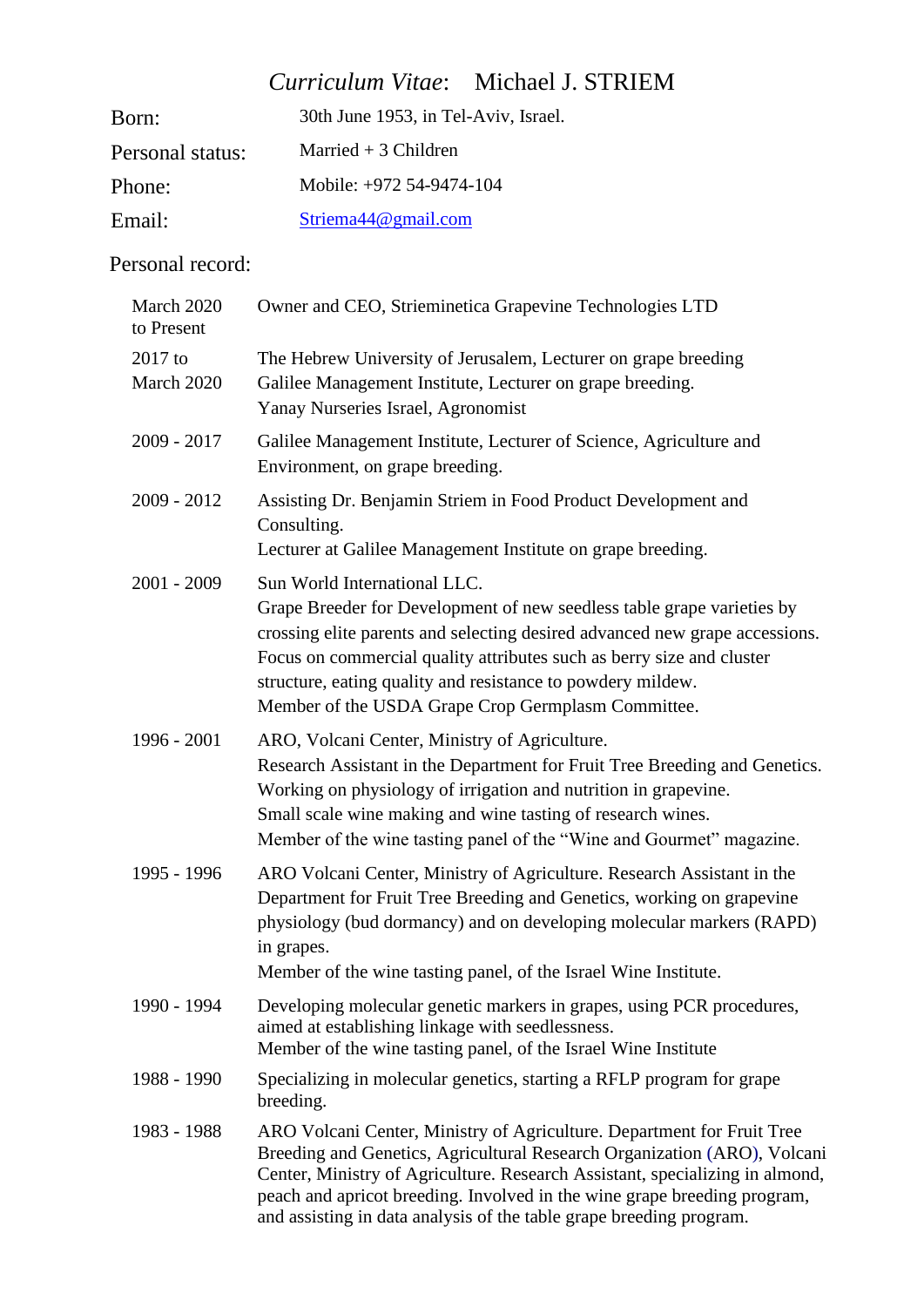| 1981 - 1983                                                                                                                                                                                                                          | Head of the subtropical and vine growers' subcommittee of the Regional<br>Horticultural Council of the Golan.                                                                                                          |  |
|--------------------------------------------------------------------------------------------------------------------------------------------------------------------------------------------------------------------------------------|------------------------------------------------------------------------------------------------------------------------------------------------------------------------------------------------------------------------|--|
| 1981 - 1983                                                                                                                                                                                                                          | Horticultural Supervisor for all the plantations of the Jewish Agency in the<br>entire Southern Golan                                                                                                                  |  |
| 1972 - 1981                                                                                                                                                                                                                          | Managing the kibbutz's deciduous orchards and avocado orchards.                                                                                                                                                        |  |
| 1972, May                                                                                                                                                                                                                            | Participated in establishing a new kibbutz (Afik) in Northern Israel.<br>Member of the Kibbutz until leaving with the family in June 1983.                                                                             |  |
| Education:                                                                                                                                                                                                                           |                                                                                                                                                                                                                        |  |
| 1994 - 1995                                                                                                                                                                                                                          | Post-Doctoral Associate at the Dept. Horticultural Sciences, Cornell University,<br>Geneva, New York, Working with Prof. Reisch on grape embryogenesis and<br>biolistic transformation.                                |  |
| Ph.D. at the Faculty of Agriculture, Hebrew University, Jerusalem.<br>1988-1995<br>The subject: Molecular and biological aspects of seedlessness in grapes.<br>Under the supervision of: Prof. P. Spiegel-Roy and Dr. G. Ben-Hayyim. |                                                                                                                                                                                                                        |  |
| 1984-1987                                                                                                                                                                                                                            | M.Sc. in Genetics and Breeding, at the Faculty of Agriculture, Hebrew<br>University, Jerusalem. Thesis: The inheritance of resistance to almond<br><i>anthracnose</i> in almonds.<br>Supervisor: Prof. P. Spiegel-Roy. |  |
| 1974-1979                                                                                                                                                                                                                            | B.Sc. (Agronomy) in Horticulture, at the Faculty of Agriculture, Hebrew<br>University, Jerusalem.                                                                                                                      |  |
|                                                                                                                                                                                                                                      | <b>Other Training Courses:</b>                                                                                                                                                                                         |  |
| 2013                                                                                                                                                                                                                                 | Teaching Certificate at Kibbutzim College of Education, Technology and the Arts ()                                                                                                                                     |  |
| 2005                                                                                                                                                                                                                                 | Microsoft Access levels 1, 2 and 3                                                                                                                                                                                     |  |
| 2001                                                                                                                                                                                                                                 | Web Design with Photo-Shop, Image-Ready and JAVA SCRIPT                                                                                                                                                                |  |
| 1999                                                                                                                                                                                                                                 | Web site building by HTML                                                                                                                                                                                              |  |
|                                                                                                                                                                                                                                      | <b>Inventor on Plant Patents:</b>                                                                                                                                                                                      |  |
| 1993                                                                                                                                                                                                                                 | Aviv: Apricot (Prunus armeniaca L.) Israel Patent # 1062; 14.8.93                                                                                                                                                      |  |
| 1994                                                                                                                                                                                                                                 | Gilad: Almond (Prunus amygdalus Batsch) Israel Patent #1173; 26.06.1994                                                                                                                                                |  |
| 2002                                                                                                                                                                                                                                 | Levad: Almond (Prunus amygdalus Batsch) Israel Patent #3347; 10.01.2002                                                                                                                                                |  |
| 2003                                                                                                                                                                                                                                 | Sugratwentyfour: Grape (Vitis vinifera) US. PP #16,177 issued: January 3, 2006                                                                                                                                         |  |
| 2004                                                                                                                                                                                                                                 | Sugratwentysix: Grape (Vitis vinifera) US. PP# 15,110 issued on August 24, 2004.                                                                                                                                       |  |
| 2005                                                                                                                                                                                                                                 | Sugratwentyseven: Grape (Vitis vinifera) US. PP #15,468 issued January 4, 2005                                                                                                                                         |  |
| 2004                                                                                                                                                                                                                                 | Sugratwentyeight: Grape (Vitis vinifera) US. PP# 15,229 issued on October 12, 2004.                                                                                                                                    |  |
| 2008                                                                                                                                                                                                                                 | <b>Sugrathirtyone:</b> Grape (Vitis vinifera) US. PP# 19,065 issued on August 5, 2008                                                                                                                                  |  |
| 2008                                                                                                                                                                                                                                 | Sugrathirtytwo: Grape (Vitis vinifera) US. PP# 19,024 issued on July 15, 2008                                                                                                                                          |  |
| 2008                                                                                                                                                                                                                                 | Sugrathirtythree: Grape (Vitis vinifera) US. PP# 19,008 issued on July 8, 2008                                                                                                                                         |  |

2008 **Sugrathirtyfour**: Grape (*Vitis vinifera*) US. PP# 19,750 issued on February 17, 2009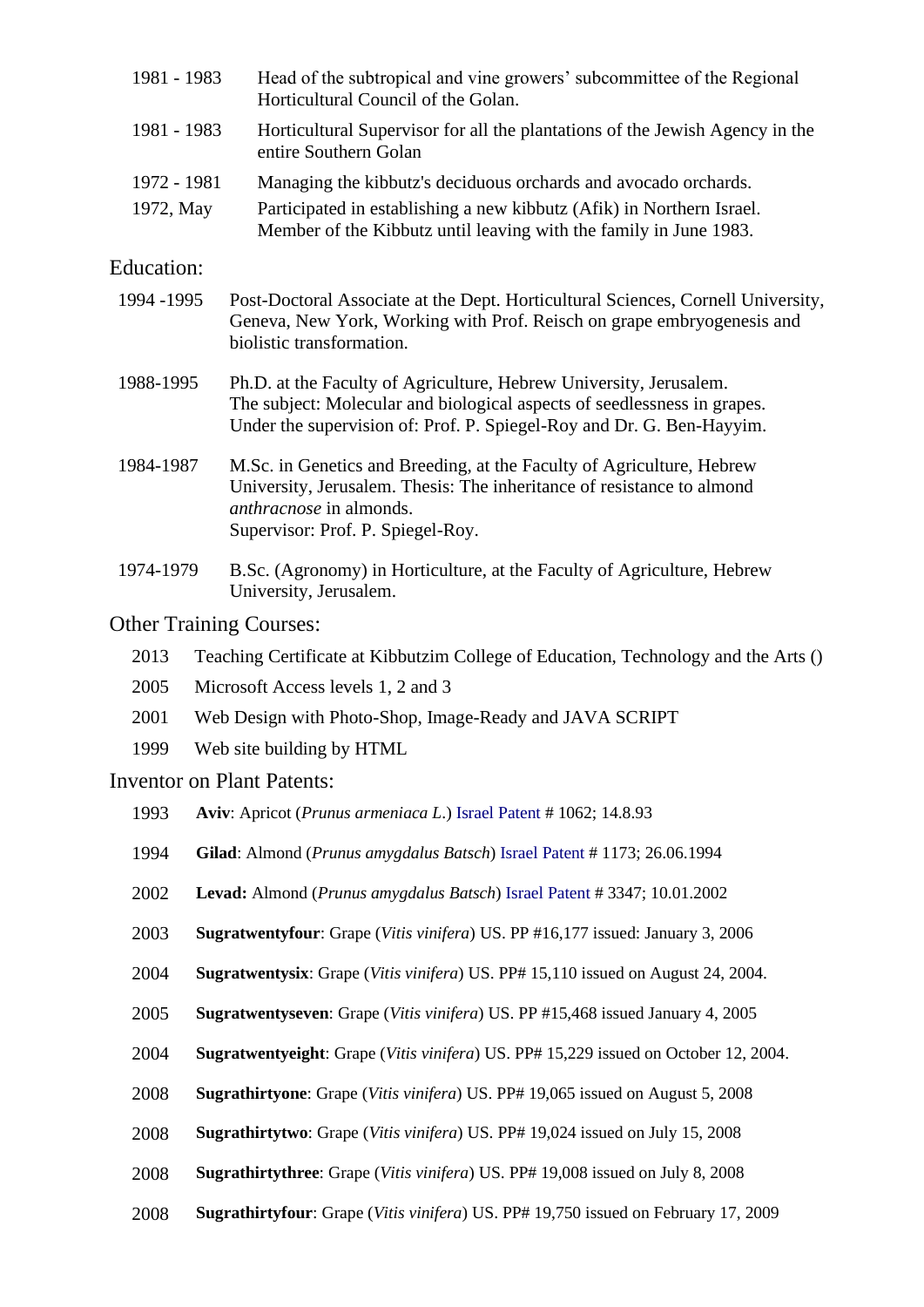- 2008 **Sugrathirtyfive**: Grape (*Vitis vinifera*) US.PP# 20, 491 issued on November 17, 2009
- 2009 **Sugrathirtyseven**: Grape (*Vitis vinifera*) US.PP#22431 P2 filed on 29 September 2010
- 2010 **Sugrathirtysix:** Grape (*Vitis vinifera*) US.PP# 12/592,053 issued on August 16, 2011
- 2012 **Sugrathirtyeight:** Grape (*Vitis vinifera*) US.PP# 22,431 issued on January 3, 2012
- 2013 **Sugraforty:** Grape (*Vitis vinifera*) US.PP# 23,479 issued on March 19, 2013
- 2013 **Sugrafortyone:** Grape (*Vitis vinifera*) US. PP# 23,480 issued on March 19, 2013
- 2014 **Sugrafortytwo:** Grape (*Vitis vinifera*) US. PP# 24,250 issued on February 18, 2014
- 2014 **Sugrafortythree:** Grape (*Vitis vinifera*) US. PP#25,998 issued on October 20, 2015

# Attendance at Symposia and Study Trips

| 13-18 November 1989  | Jerusalem, Israel, 2 <sup>nd</sup> Congress of the International Society for Plant<br>Molecular Biology                                                                                                                    |
|----------------------|----------------------------------------------------------------------------------------------------------------------------------------------------------------------------------------------------------------------------|
| 6-12 October 1991    | Tucson, Arizona, 3 <sup>rd</sup> Congress of the International Society for Plant<br>Molecular Biology                                                                                                                      |
| September 1991       | One month invited stay at the laboratory of Hort. Dept., Cornell<br>University, Geneva campus. Working with Prof. Reisch on RAPD<br>markers following a grant of the Baron de Hirsch Foundation                            |
| March 1994           | One month invited stay at the laboratory of Hort. Dept., Cornell<br>University, Geneva campus. Working with Prof. Reisch and Dr. Weeden<br>on RAPD markers and genetic analysis, in frame of a BARD budget No.<br>1888-90. |
| 19-24 June 1994      | Amsterdam, The Netherlands, 4 <sup>th</sup> Congress of the International Society<br>for Plant Molecular Biology.                                                                                                          |
| 21-22 March 1995     | Geneva, New York, Organic Grape and wine production symposium;<br>New York wine industry workshop.                                                                                                                         |
| 22-27 August 1995    | Davis, California, The bi-annual meeting of the North American Grape<br>Breeders.                                                                                                                                          |
| 25-30 May, 1997      | Jerusalem, Israel, 5 <sup>th</sup> international symposium on grapevine physiology.                                                                                                                                        |
| 6-12 July 1998       | Montpellier, France, 7 <sup>th</sup> International Symposium on Grapevine Genetics<br>and Breeding.                                                                                                                        |
| 15-18 September 1999 | Geneva, New York, The bi-annual meeting of the North American Grape<br>Breeders.                                                                                                                                           |
| 1-4 August 2001      | Fayetteville, Arkansas, The bi-annual meeting of the North American<br>Grape Breeders.                                                                                                                                     |
| 26-30 October 2001   | Philadelphia, Pennsylvania, The PMA International Fresh Summit.                                                                                                                                                            |
| 11-16 January 2002   | San Diego, California, the 10 <sup>th</sup> Plant Animal and Microbe Genome<br>Conference.                                                                                                                                 |
| 26-31 August 2002    | Kecskemet, Hungary, 8 <sup>th</sup> International Symposium on Grapevine<br>Genetics and Breeding.                                                                                                                         |
| 23-26 August 2003    | Ontario, Canada, The bi-annual meeting of the North American Grape<br>Breeders.                                                                                                                                            |
| 8-11 December 2003   | Coronado Island - San Diego, California, California Department of Food<br>and Agriculture: Pierce's-Disease Research Symposium.                                                                                            |
| 10-14 January 2004   | San Diego, California, the 12 <sup>th</sup> Plant Animal and Microbe Genome<br>Conference.                                                                                                                                 |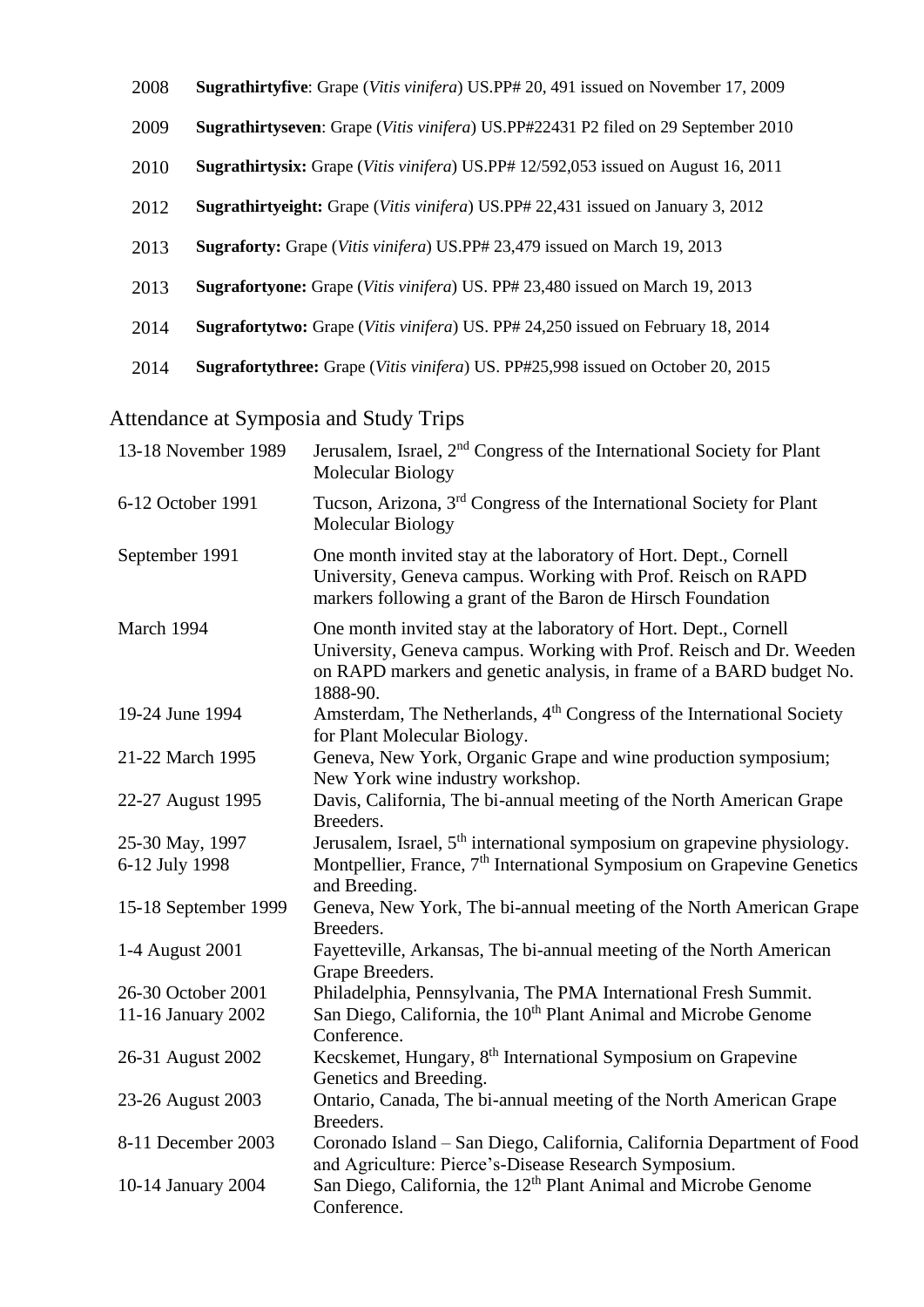| 21-25 June, 2004    | Davis, California, $7th$ international symposium on grapevine physiology<br>and Biotechnology.                                 |
|---------------------|--------------------------------------------------------------------------------------------------------------------------------|
| 6-9 December 2004   | Coronado Island- San Diego, California, California Department of Food<br>and Agriculture: Pierce's-Disease Research Symposium. |
| 14-17 January 2005  | San Diego, California, the 13 <sup>th</sup> Plant Animal and Microbe Genome<br>Conference.                                     |
| 7-10 September 2005 | Minneapolis, Minnesota - The bi-annual meeting of the North American<br>Grape Breeders.                                        |
| 5-7 December 2005   | San Diego, California, California Department of Food and Agriculture:<br>Pierce's-Disease Research Symposium.                  |
| 14-18 January 2006  | San Diego, California, the 14 <sup>th</sup> Plant Animal and Microbe Genome<br>Conference.                                     |
| 2-6 July 2006       | Udine, Italy - 9 <sup>th</sup> international conference on Grape Genetics and<br>Breeding.                                     |
| 27-29 November 2006 | San Diego, California, California Department of Food and Agriculture:<br>Pierce's-Disease Research Symposium.                  |
| 13-17 January 2007  | San Diego, California, the 15 <sup>th</sup> Plant Animal and Microbe Genome<br>Conference.                                     |
| 7-10 September 2007 | Davis, California - The bi-annual meeting of the North American Grape<br>Breeders.                                             |
| 12-14 December 2007 | San Diego, California, California Department of Food and Agriculture:<br>Pierce's-Disease Research Symposium.                  |
| 12-16 January 2008  | San Diego, California, the 16 <sup>th</sup> Plant Animal and Microbe Genome<br>Conference.                                     |
| 9 - 12 January 2009 | San Diego, California, the 17 <sup>th</sup> Plant Animal and Microbe Genome<br>Conference.                                     |

#### Membership:

| $2002 - 2009$ American Society for Horticultural Science      |
|---------------------------------------------------------------|
| $2002 - 2009$ International Society for Horticultural Science |
| $2006 - 2009$ American Society for Enology and Viticulture    |

#### Member in committees:

| June 2004 | National Clonal Germplasm Repository (NCGR) system – The Grape Crop       |
|-----------|---------------------------------------------------------------------------|
|           | Germplasm Committee.                                                      |
| June 2004 | International Grape Genome Project (IGGP) – The Industry Reference Group. |

#### Awards:

May 2001 The Excellent Employee of year 2001, at the Institute of Horticulture, Agricultural Research Organization, Volcani Center, Ministry of Agriculture, Israel.

### List of publications.

- 1. P. Spiegel-Roy, M.J. Striem, I. Baron; 1984. Breeding work in almond. Alon-HaNotea 39(3):259-263 (In Hebrew).
- 2. P. Spiegel-Roy, M.J. Striem, I. Baron, E. Ashbel; 1987. New Almond selections: final report for Saad test-plot. Alon-HaNotea 42(6) 551-554 (In Hebrew).
- 3. M.J. Striem, P. Spiegel-Roy, E. Shabi; 1989. Evaluating susceptibility of almonds to anthracnose disease caused by Colletotrichum gloeosporioides. Phytoparasitica 17(2) 107- 122.